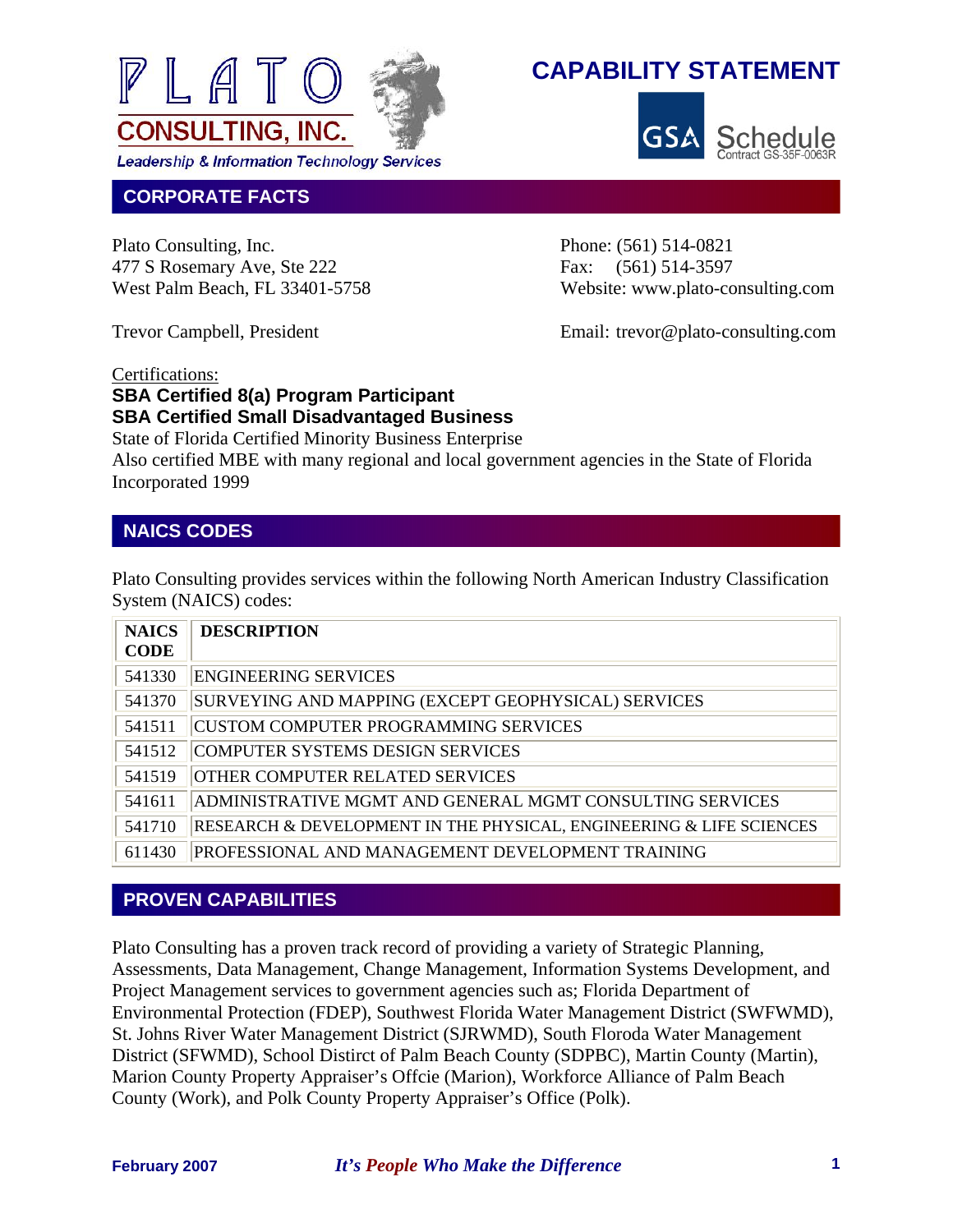



| <b>Service Category</b>       | <b>Capability</b>                                                                                                                        | <b>Client</b>                 |
|-------------------------------|------------------------------------------------------------------------------------------------------------------------------------------|-------------------------------|
| Information                   | <b>Strategic Planning</b><br><b>Change Management</b>                                                                                    | <b>SFWMD</b>                  |
| Technology                    |                                                                                                                                          | <b>SDPBC</b>                  |
| Consulting                    |                                                                                                                                          | <b>SJRWMD</b>                 |
|                               |                                                                                                                                          | Martin                        |
|                               | Desktop Computer Cost/Benefit Analysis                                                                                                   | <b>SJRWMD</b>                 |
| Leadership and                | Information Technology Leadership and Management                                                                                         | <b>SDPBC</b>                  |
| Management                    |                                                                                                                                          | <b>SFWMD</b>                  |
| Consulting                    |                                                                                                                                          | <b>FDEP</b>                   |
|                               | Reengineering and Reorganization – Evaluate                                                                                              | Marion                        |
|                               | <b>Structure and Processes</b>                                                                                                           | Polk                          |
|                               | <b>Change Management</b><br><b>Technology Assessment</b>                                                                                 | <b>SDPBC</b>                  |
|                               |                                                                                                                                          | <b>SFWMD</b>                  |
|                               |                                                                                                                                          | Work                          |
|                               | <b>Outsourcing Evaluation Program</b>                                                                                                    | <b>SFWMD</b>                  |
|                               | Customer Service Survey – Findings and<br>Recommendations                                                                                | <b>SJRWMD</b>                 |
| Data Management               | Comprehensive Everglades Restoration Data<br>Management (project charter, requirements,<br>architecture, work plan, implementation plan) | <b>SFWMD</b>                  |
|                               | <b>Consolidated Data Management Plan</b><br>Data Integration                                                                             | <b>SFWMD</b><br><b>SWFWMD</b> |
| Program/Project<br>Management | Oversight of Enterprise Resource Planning System<br>Implementation                                                                       | <b>SDPBC</b>                  |
|                               | <b>Oversight of Information Systems Projects</b>                                                                                         | <b>SJRWMD</b>                 |
|                               |                                                                                                                                          | <b>SFWMD</b>                  |
|                               |                                                                                                                                          | <b>SDPBC</b>                  |
|                               | Program and Project-level Performance and Reporting                                                                                      | <b>SJRWMD</b>                 |
|                               | - Earned Value Analysis                                                                                                                  | <b>SFWMD</b>                  |
|                               |                                                                                                                                          | <b>SWFWMD</b>                 |
|                               | Planning – Developing Project Charters, Scopes of                                                                                        | Martin                        |
|                               | Work, Cost Estimates, Work Plans, Project Plans,<br><b>Communications Plans, Resource Management Plans</b>                               | <b>SJRWMD</b>                 |
|                               |                                                                                                                                          | <b>SFWMD</b>                  |
|                               | <b>Change Management</b>                                                                                                                 | <b>SWFWMD</b>                 |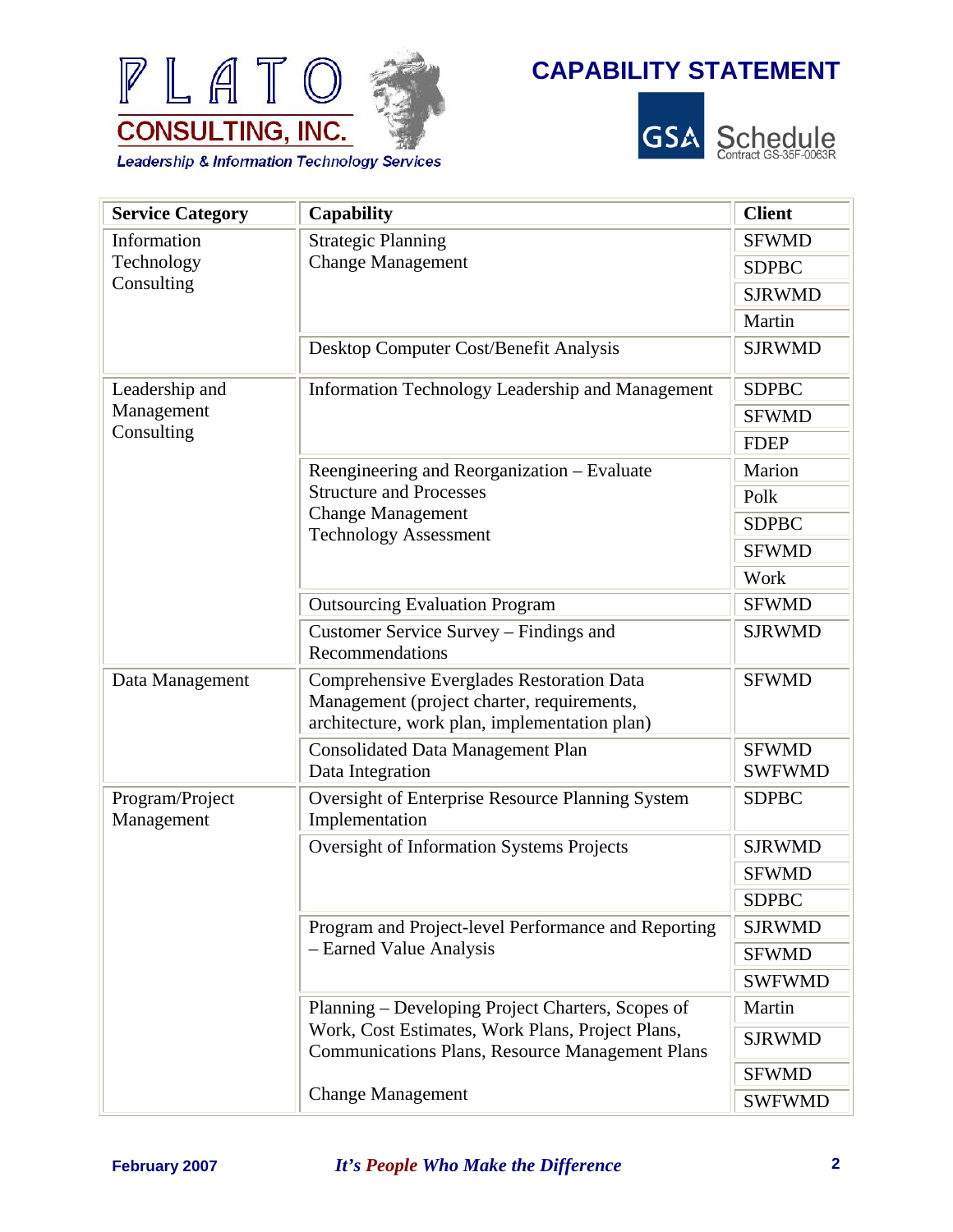



Schedule<br>Contract GS-35F-0063R

**Leadership & Information Technology Services** 

PLATO

**CONSULTING, INC.** 

| <b>Service Category</b>          | Capability                         | <b>Client</b>    |
|----------------------------------|------------------------------------|------------------|
| <b>Systems Development</b>       | Planning                           | <b>SJRWMD</b>    |
| Life Cycle Support               |                                    | <b>SFWMD</b>     |
|                                  |                                    | <b>SWFWMD</b>    |
|                                  | <b>Project Management Support</b>  | <b>SJRWMD</b>    |
|                                  |                                    | <b>SFWMD</b>     |
|                                  | <b>Requirements Analysis</b>       | <b>SJRWMD</b>    |
|                                  |                                    | <b>SFWMD</b>     |
|                                  |                                    | Martin<br>County |
|                                  |                                    | <b>SWFWMD</b>    |
|                                  | Methods to Guide Development       | <b>SJRWMD</b>    |
|                                  |                                    | <b>SFWMD</b>     |
|                                  | <b>Standards Development</b>       | <b>SWFWMD</b>    |
|                                  | Data Management                    | <b>SFWMD</b>     |
|                                  | <b>Capability Maturity Model</b>   | <b>SFWMD</b>     |
| Application                      | Analysis and Design                | <b>SFWMD</b>     |
| Development                      |                                    | <b>SJRWMD</b>    |
|                                  |                                    | <b>SWFWMD</b>    |
|                                  | Development and Testing            | <b>SFWMD</b>     |
|                                  |                                    | <b>SJRWMD</b>    |
|                                  | Implementation                     | <b>SFWMD</b>     |
|                                  |                                    | <b>SJRWMD</b>    |
|                                  | Web Development                    | Martin<br>County |
|                                  | Geographic Information Systems     | Martin<br>County |
|                                  |                                    | <b>SWFWMD</b>    |
| Training                         | <b>Project Management Training</b> | <b>SJRWMD</b>    |
|                                  | Microsoft .NET Training            | <b>SWFWMD</b>    |
| <b>Systems</b><br>Administration | <b>Database Administration</b>     | <b>SJRWMD</b>    |